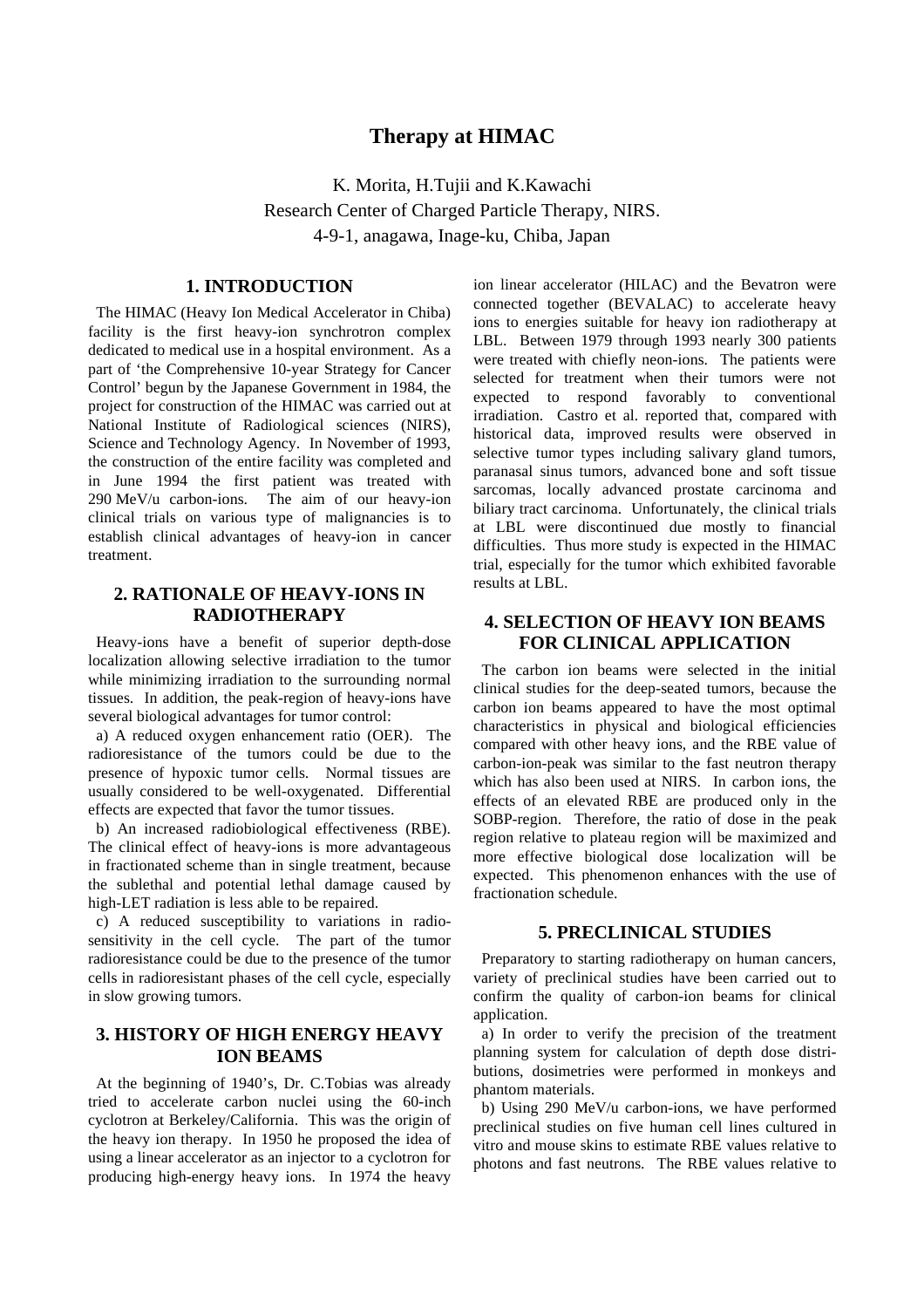Co-60 at the 6cm SOBP have been in the range of 1.5- 3.5 depending upon location of the peak, fraction size and number of fractions. In single dose irradiation on cultured cells, the RBE values at 10% survival ranged 1.2-2.3 at the proximal  $(40 \text{KeV}/\mu)$  and 2.0-2.7 at the distal part  $(82KeV/\mu)$  of the SOBP. In the treatment regimen of 4 fractions in 4 days, the RBE values along the 6cm SOBP for mouse skin dry desquamation were 2.3 at the proximal and 3.2 at the distal part of the SOBP.

### **6. CLINICAL TRIAL ORGANIZATION**

 In order to perform clinical trials most effectively, phase I/II clinical protocols have been designed for each tumor site. We have organized an advisory committee, ethical committee and each protocol working group, which consists of interdisciplinary group of scientists invited from other cancer centers and universityhospitals as well as those of NIRS. We have also an ethical subcommittee consists of NIRS staffs to evaluate the eligibility of each patient referred to us as a possible candidate for heavy ion treatment.

# **7. DESIGN OF CLINICAL TRIALS**

 Since our initial trials are directed to the toxicity of heavy ions on normal tissues together with initial estimate of tumor response, locally advanced and/or medically inoperable localized carcinomas have been chosen.

 a) In head and neck tumors the locally advanced and/or recurrent tumors being treated unsuccessfully with other treatment modalities are chosen. Histologically, the radioresistant tumors such as adenoid cystic carcinoma or melanoma are accepted. The patient who merely refuses surgical treatment would not be acceptable for this study.

 b) For brain tumors, malignant glioma including glioblastoma multiforme, anaplastic astrocytoma, and lesser grade astrocytoma are treated. Malignant gliomas are initially irradiated by 50Gy/5 weeks. of x-ray with concomitant use of chemotherapy (ACNU), which is followed by carbon ion irradiation to the gross tumor volume. Lesser grade astrocytomas are irradiated with carbon ion alone to a T2 high signal area in MR-images.

 c) For lung tumors, carbon ion therapy are applied to stage I tumors (T1-2N0M0) which are inoperable due to medical reasons. In medically inoperable non-small cell lung cancer (NSCLC) with stage I, the 5-year survival rate after radiotherapy using photon is only 25-30%. The marked increase of treatment results can be expected with the application of heavy ion-therapy.

 d) Primary hepatocellular cancer (HCC) is selected for T2-4N0M0 tumors. The criteria for patient selection are similar to those for head and neck cancers, in that the patients selected for carbon ion therapy would have to be difficult with other available modalities.

 e) In cervical cancer intracavitary irradiation combined with external treatment is very effective. Therefore, stage IIIB and IVA with large tumors more than 4cm in diameter are chosen for this trial, because the most of them are usually hard to cure with conventional modalities.

 f) Prostate cancer has been chosen as one of the most suitable subjects for carbon-ion therapy, and the patients with stage B2 or C and pN0-2 are chosen. The existence of pelvic lymph nodes metastasis is surgically resected and confirmed, and then hormone therapy is given for 2- 3 months before heavy-ion therapy.

 g) In esophageal cancer, locally advanced T3-4 cases are selected radically or preoperatively. In preoperatively irradiated cases, the histological effects of carbon-ion therapy can be obtained.

 h) The medically inoperable and/or recurrent sarcomas of the bone and the soft tissue are chosen. These tumors are usually so-called radioresistant and the promising treatment results were obtained in fast-neutron therapy.

 We have also a phase I/II protocol to search for an optimal dose-fractionation schedule and a suitable site for carbon-ion therapy.

 As the patients should ethically be treated first with conservative doses, the initial doses employed are determined to be 10-20% lower than those possibly tolerable for skin and musculo-connective tissues. In this phase I/II study, the doses will be escalated by 10% increments for every 3-5 patients based on careful attention to skin, mucosal, and neurological reactions as well as observation of tumor response.

### **8. PRELIMINARY RESULTS OF TREATMENT**

 Between June 1994 through May 1996, a total of 124 patients were treated with carbon ions. Of then, 55 patients were entered in analysis who had a minimum follow-up of 6 months.

 The dose levels which were given to 55 patients analyzed in this study are summarized in Table 1. The doses were escalated by 10% only when any type of major complications was not encountered. For brain tumors, it was recommended to treat larger number of patients with the initial conservative dose level because the CNS may have substantially higher RBE values to high-LET radiations than for other tumor sites. The RBE values for late CNS effects is estimated to be 4.5- 5.0 from several fast neutron studies.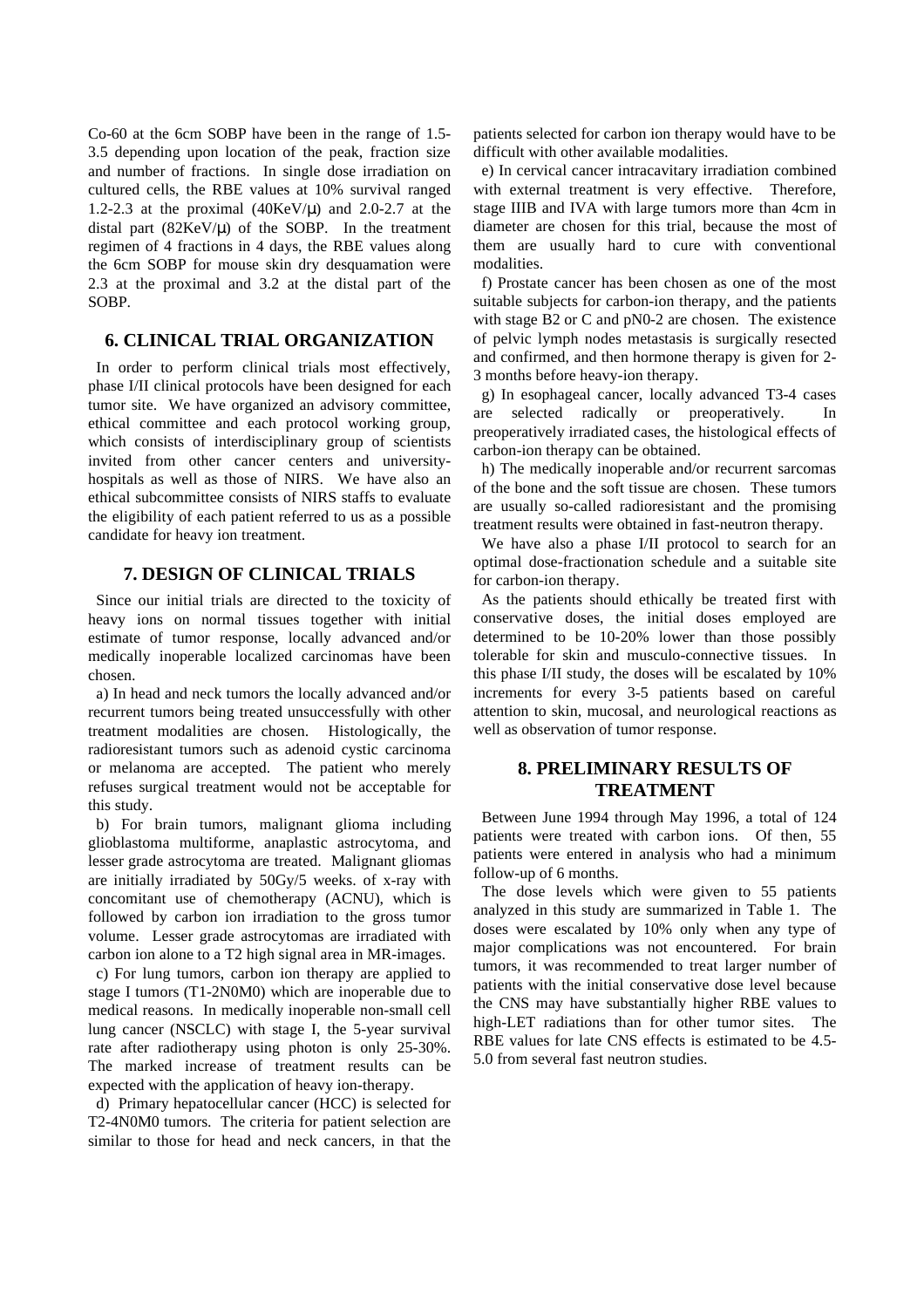| Site              | Dose           | No.of          |          | Primary response |    |           |  |  |
|-------------------|----------------|----------------|----------|------------------|----|-----------|--|--|
|                   | (GyE) cases CR |                |          | <b>PR</b>        | NC | <b>PD</b> |  |  |
| Head & neck       | 48.6           | 3              | 0        | 3                | 0  | $\theta$  |  |  |
|                   | 54.0           | 3              | 0        | 1                | 1  | 1         |  |  |
|                   | 59.4           | $\overline{4}$ | 3        | 0                | 1  | 0         |  |  |
| Tongue            | 55.8           | 2              | 0        | 1                | 0  | 1         |  |  |
| Brain: Astrocyt.  | 50.4           | 3              | 0        | 0                | 3  | 0         |  |  |
| Malig.gl.         | 66.8*          | 7              | $\theta$ | 0                | 5  | 2         |  |  |
| (*photon $50Gy$ ) |                |                |          |                  |    |           |  |  |
| Lung: stage I     | 59.4           | 4              | 0        | 3                | 1  | $_{0}$    |  |  |
|                   | 64.8           | 4              | 0        | 1                | 3  | 0         |  |  |
|                   | 72.0           | 3              | 0        | 1                | 2  | 0         |  |  |
| stage IIIA        | 59.4           | 2              | 0        | 2                | 0  | 0         |  |  |
| Liver             | 49.5           | 2              | 1        | 0                | 1  | 0         |  |  |
|                   | 54.0           | 3              | 0        | 2                | 0  | 1         |  |  |
| Prostate          | 54.0           | 2              | 0        | 2                | 0  | 0         |  |  |
| Uterine cervix    | 52.8           | 3              | 3        | 0                | 0  | 0         |  |  |
| Miscellaneous     | 48.0           |                |          |                  |    |           |  |  |
|                   | $-52.8$        | 8              | 0        | 2                | 4  | 2         |  |  |
| Total             |                | 53             | 7        | 18               | 21 | 7         |  |  |

**Table 1**. Tumor Response in Patients Treated with Carbon-ions from June 1994 through August 1995

(response rate=47%)

Table 2 shows the early and late radiation-related morbidities after carbon-on therapy. All but two patients were able to complete the planned treatment, and no patient developed major radiation-related morbidities. The treatment of two patients with head and neck cancer was incomplete because of progressing disease in an unirradiated region (one case) and intolerable fungus infection of the oral cavity (one case). Anterior died of distant metastasis 2 months after treatment and posterior died of gross bleeding of the primary tumor 10 months after treatment. At each dose level and tumor site, the skin reactions ranged from light to moderate erythema at the acute phase (within 3 months after the beginning of treatment) and none to slight pigmentation at 6-18 months after treatment. It is interesting to note that compared to skin reactions the mucosal reactions appeared to be smaller.

The primary responses of 55 patients were demonstrated in Table 1. In 12 cases with locally advanced cancer of the head and neck region, a complete response (CR) was obtained in 3 patients, and a partial response (PR) in 5 patients. Then the response rate was 67% (8/12). At present, 9 patients are alive and well with no evidence of tumor regrowth or radiation-related complications. In the brain tumors, no patients had any evidence of radiation necrosis on CT or MRI at the time of this analysis. In every patient, the shrinkage of the tumor shadow was small to none.

In malignant gliomas 3 patients died of uncontrolled tumor. In all, the primary response of the brain was unsatisfactory probably due to the inadequate given dose. 11 patients with non-small cell lung cancer in stage I were treated. 10 were adenocarcinomas and one had squamous cell carcinoma. Irradiation was given to the primary lesion only but not to the regional lymphatic area. At 6-18 months after treatment, radiographic findings demonstrated patchy to dense fibrosis in almost every patient on CT images or chest x-rays. However, no patients developed any subjective symptoms from radiation-related pneumonitis or fibrosis. Among 11 patients the response rate of the tumor (CR+PR) was observed in 5 patients and slight reduction (NC) in 6 patients. At the time of this analysis, the regrowth of primary tumor after carbon ion therapy was observed in 3 patients, probably due to insufficient total dose. In 10 cases with the hepatoma, prostate cancer, and the locally advanced cervical cancer, a complete response (CR) was obtained in 4 patients, and a partial response (PR) in 4 patients. The response rate was impressive, particularly in locally advanced cervical cancer.

| Table 2. Normal Tissue Morbidity in Carbon-ions Treated between June 1994 through August 1995 |  |  |
|-----------------------------------------------------------------------------------------------|--|--|
|-----------------------------------------------------------------------------------------------|--|--|

| Site           |    | Grade *                                            |                     |                |          |                |     |                    |                |          |          |  |
|----------------|----|----------------------------------------------------|---------------------|----------------|----------|----------------|-----|--------------------|----------------|----------|----------|--|
|                |    |                                                    | Early $(<3$ months) |                |          |                |     | Late $(>6$ months) |                |          |          |  |
|                |    | No.                                                | $\Omega$            |                | 2        | 3              | No. | 0                  |                | 2        | 3        |  |
| Skin           |    |                                                    |                     |                |          |                |     |                    |                |          |          |  |
| Total          |    | 55                                                 | $\overline{4}$      | 30             | 21       | $\theta$       | 47  | 13                 | 33             |          | $\theta$ |  |
|                |    | $\text{(grade3=0)}$<br>$\text{(grade }3=0\text{)}$ |                     |                |          |                |     |                    |                |          |          |  |
| H & N          |    | 26                                                 | 3                   | 8              | 15       | $\Omega$       | 19  | 11                 | 7              |          | 0        |  |
| Chest          | 14 | $\theta$                                           | 8                   | 6              | 0        |                | 14  | $\theta$           | 14             | $\theta$ | 0        |  |
| Abd.           | 15 | 1                                                  | 14                  | $\Omega$       | $\theta$ |                | 14  | $\mathfrak{D}$     | 12             | $\Omega$ | 0        |  |
| Mucosa         | 11 | 7                                                  | $\overline{2}$      | $\overline{2}$ | $\Omega$ | 9              | 7   | $\mathfrak{D}$     | $\theta$       | $\theta$ |          |  |
| Lung           |    | 14                                                 | 10                  | $\overline{2}$ | 0        | $\mathfrak{D}$ | 13  | 11                 |                |          | 0        |  |
| G.I. tr.       |    | 7                                                  | 6                   |                | $\Omega$ | $\Omega$       | 7   | 7                  | $\Omega$       | $\Omega$ | 0        |  |
| <b>Bladder</b> |    | 6                                                  |                     | $\theta$       | 0        | 7              |     | $\theta$           | $\overline{0}$ | 0        |          |  |

\*=according to RTOG(<3mo.) and RTOG /EORTC

(>6mo.)